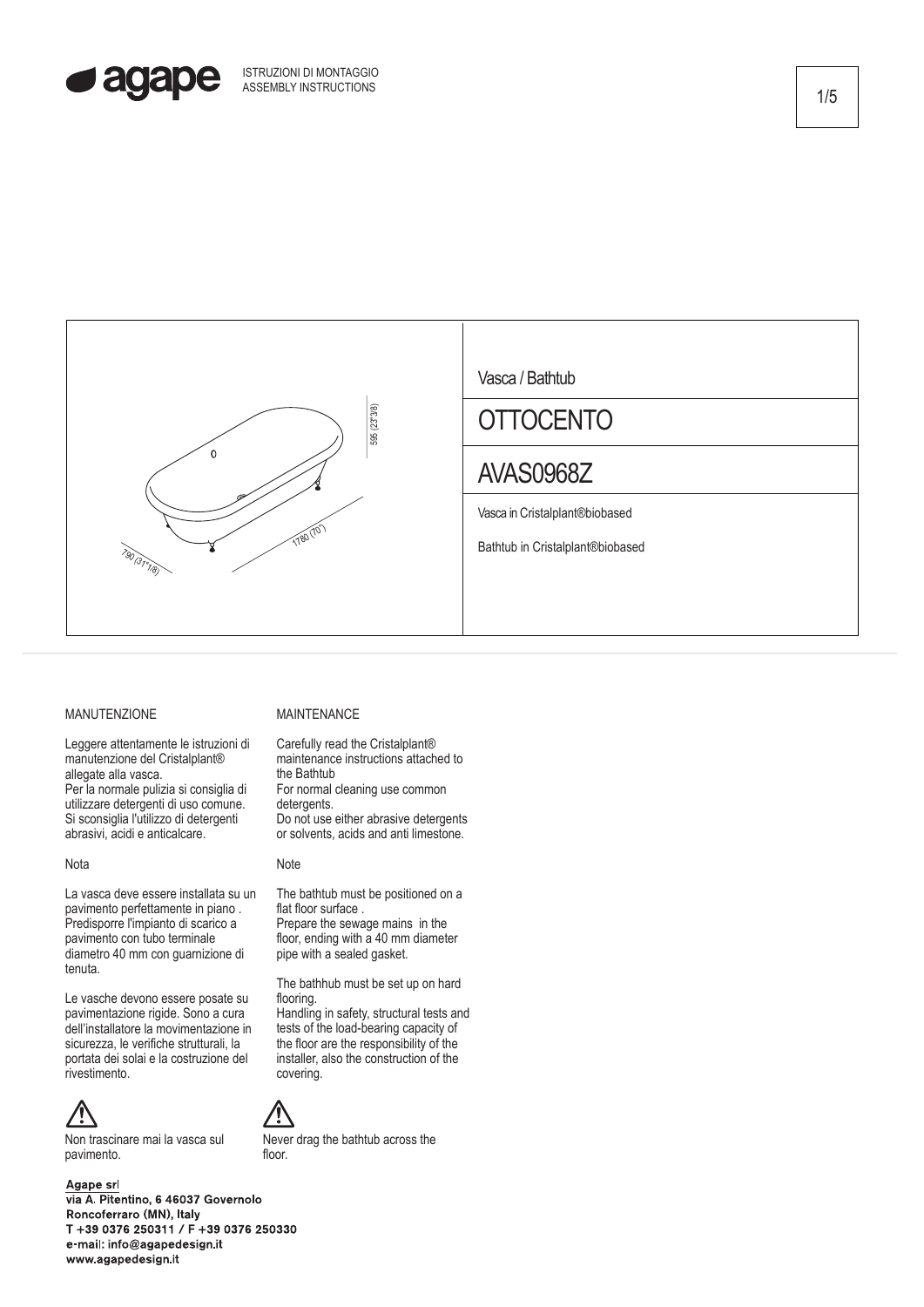

| ISTRUZIONI DI MONTAGGIO<br>ASSEMBLY INSTRUCTIONS | AVAS0968Z - OTTOCENTO |                                 | 2/5 |
|--------------------------------------------------|-----------------------|---------------------------------|-----|
|                                                  | COD.<br>12120         | <b>VERS.</b><br>20150203/6 - SV |     |



PREDISPOSIZIONE WASHBASIN PREDISPOSITION VASCA INSTALLATA BATHTUB MOUNTED



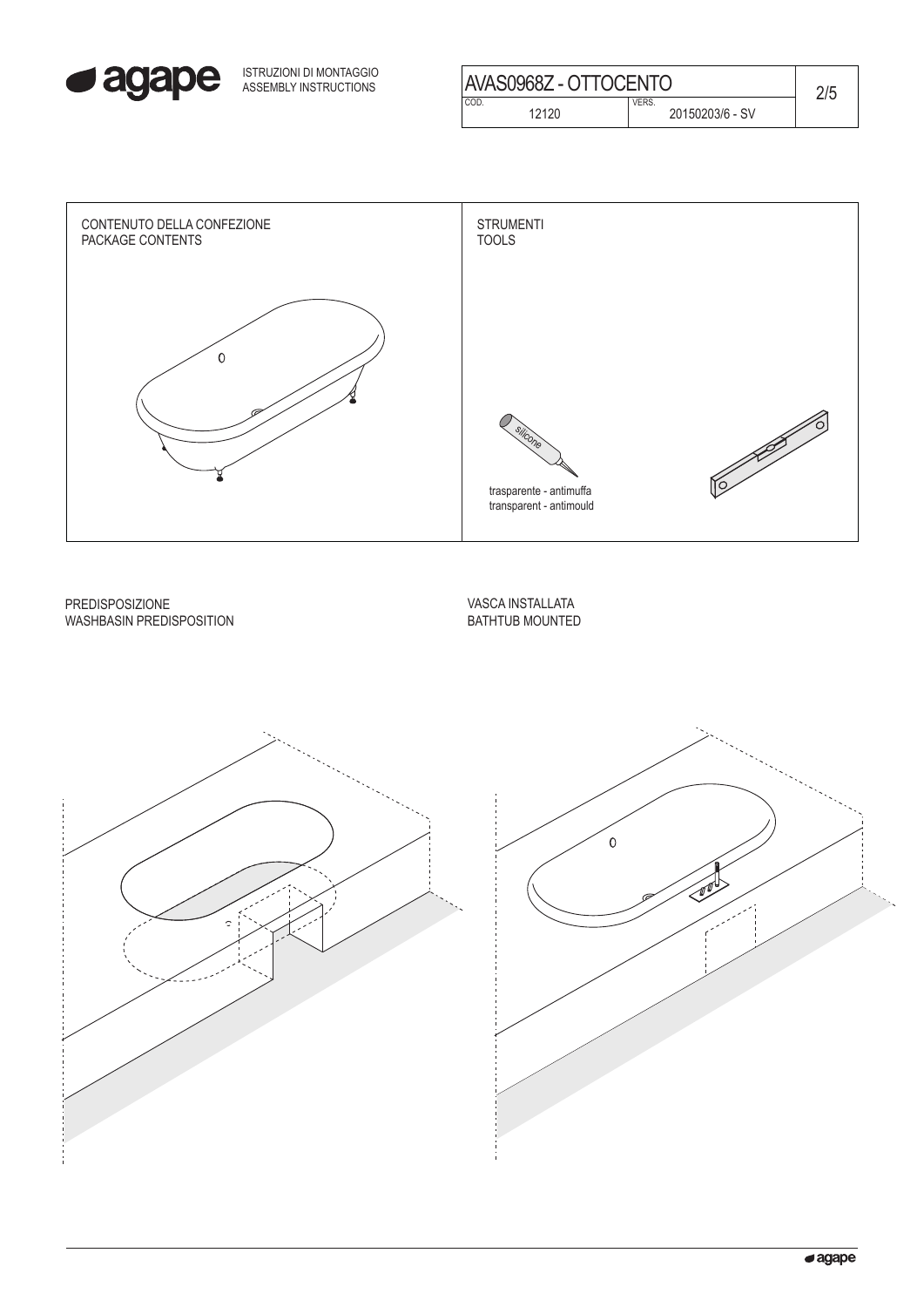

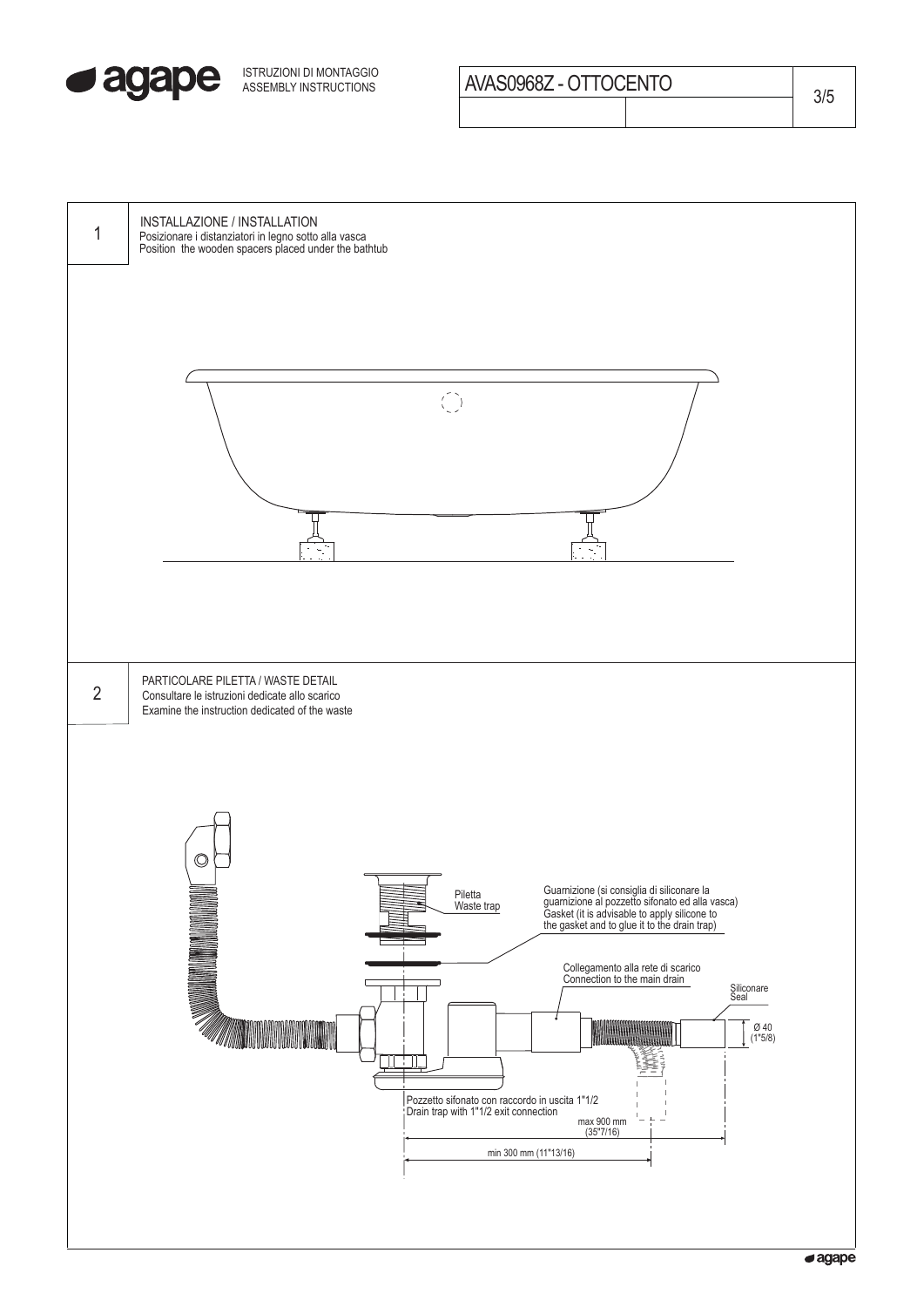